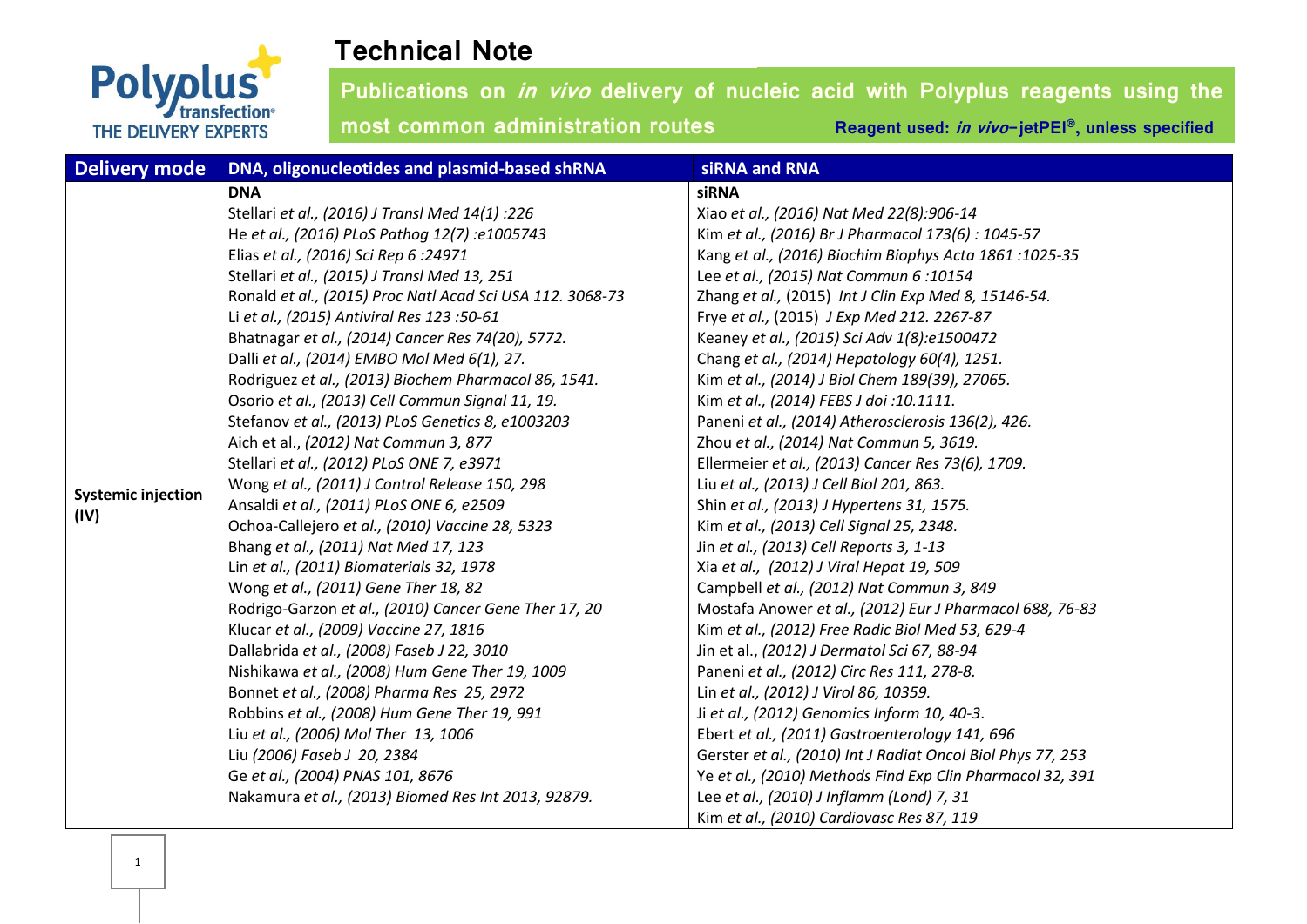

**Publications on in vivo delivery of nucleic acid with Polyplus reagents using the most common administration routes Reagent used:** *in vivo***-jetPEI<sup>®</sup>, unless specified** 

#### **shRNA delivery**

Jiao *et al., (2015) Nat Immunol 16(3) :246-57* Andre *et al., (2015) Mol Med Rep 12(6) :8320-6* Wang *et al., (2011) Arch Biochem Biophys 508, 93* Paranjpe *et al., (2010) Am J Pathol 176, 2669* Williams *et al., (2010) Am J Pathol 176, 2732* Zeng *et al., (2010) Microvasc Res 80, 116*

#### **Oligonucleotides delivery**

Takagi *et al., (2011) Immunity 35, 958*

### **DNA and siRNA codelivery**

Francis *et al., (2014) Mol Ther 22(9), 1643* Taylor *et al., (2012) Mol Ther 20, 1305* Ge *et al., (2004) PNAS. 101, 8676*

#### **STICKY SIRNA™**

Bonnet *et al., (2013) J Control Release 170, 183* Kedinger *et al., (2013) BMC Cancer 13, 338* Bonnet *et al., (2008) Pharma Res 25, 2972* Bolcato-Bellemin *et al., (2007) PNAS 104, 16050*

#### **RNA**

Chen *et al., (2015) Nucleic Acids Res. 43(7):3857-69* Using in vivo-jetPEI-Gal Ranjan *et al., (2010) Virol J 7 , 102*

Chalmin *et al., (2010) J Clin Invest 120, 457* Miyamoto *et al., (2010) Arthritis Res Ther 12, R87* Besch *et al., (2009) J. Clin. Invest 119, 2399* Filippi *et al., (2009) J Clin Invest 119, 1515* Poeck *(2008) Nature Med 14 1256* Bonnet *et al., (2008) Pharma Res 25, 2972* Yang *et al., (2008), Nature 455, 1210* Lively *et al., (2008) J Allergy Clin immunol 121, 88* Ito *et al., (2008), Cancer Res 68, 3214* Choi *et al., (2008) J Biol Chem 283, 20186* Wang *et al.,(2008) Hypertension 52 , 484* Song *et al., (2007) Circulation 116, 1585*

### **miRNA mimic, miRNA inhibitors, antagomiR**

Li *et al., (2016) Nat Microbiol 1(10) :16132* Zhao *et al., (2016) Sci Rep 6 :26611* Zhao *et al., (2015) Biochem Pharmacol 98, 602-13* Wang *et al., (2015) J Pharmacol Exp Ther 354, 131-41* Shi *et al., (2015) Cancer Res 75, 5309-17* Morishita *et al., (2015) Int J Nanomedicine 10, 3475-88* Guan *et al., (2015) Int J Biol Sci. 11(11) :1257-68* Wahlquist *et al., (2014) Nature 508(7497), 531*

#### **Poly(I:C) delivery**

Asdonk *et al., (2016) J Cell Mol Med 20(9):1696-705* Besch *et al., (2009) J. Clin. Invest 119, 2399* Tormo *et al., (2009). Cancer Cell 16, 103*

### **5'pppRNA delivery**

Liu *et al., (2016) J Virol 90, 9406* Chiang *et al., (2015) J Virol 89, 8011*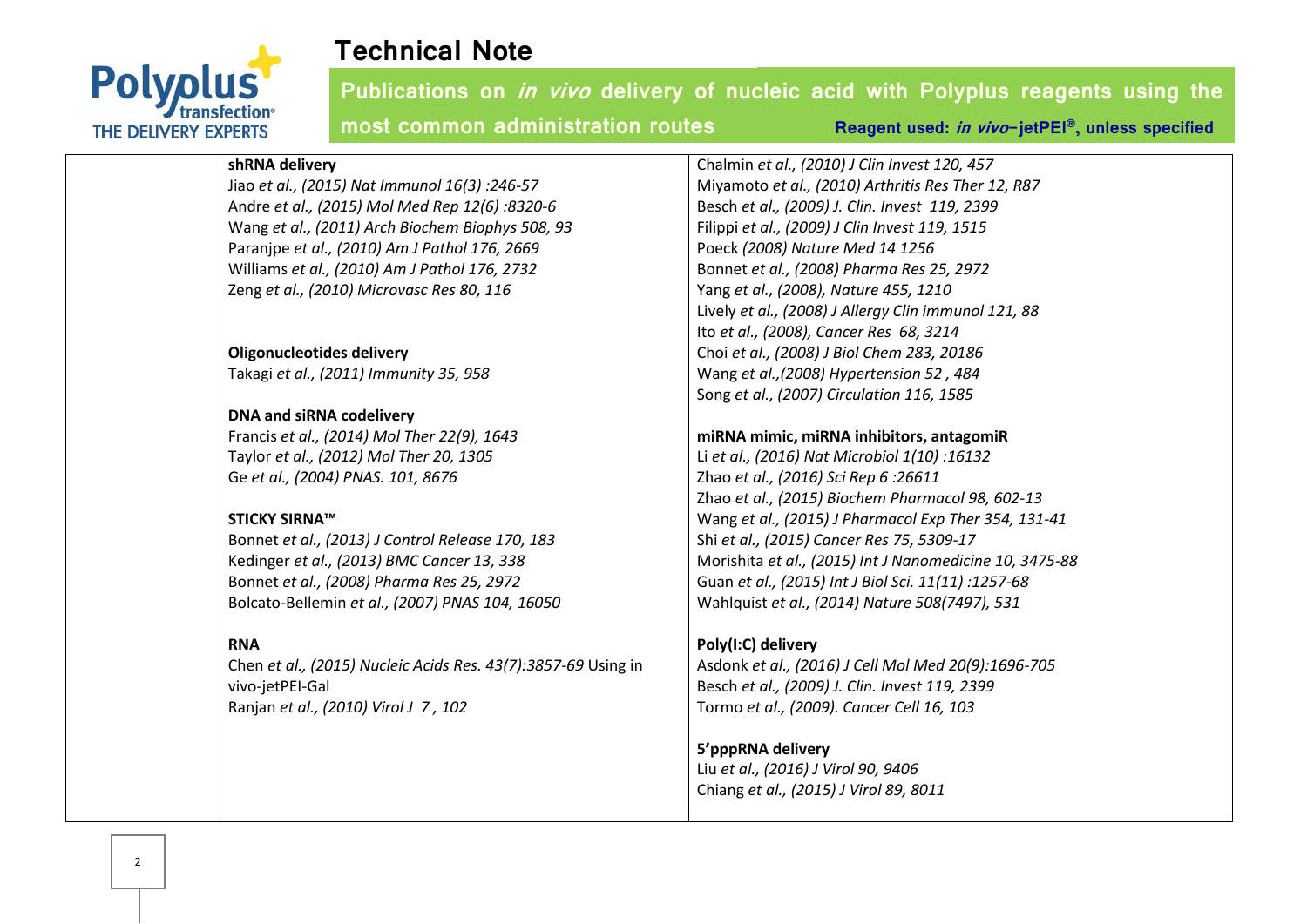

|                 | <b>DNA delivery</b>                                       | siRNA delivery                                              |
|-----------------|-----------------------------------------------------------|-------------------------------------------------------------|
|                 | Hine et al., (2011) Mol Ther                              | Albino et al., (2016) Cancer Res 76, (12), 3629             |
|                 | Wirtz et al., (2011) Gastroenterology 141, 1875           | Park et al., (2015) Gene Ther 22, 325-32.                   |
|                 | Lee et al., (2010) J Inflamm (Lond) 7, 31                 | Gerster et al., (2010) Int J Radiat Oncol Biol Phys 77, 253 |
|                 | Kitamura et al., (2011) BBRC 404, 599                     | Feng et al., (2011) PLoS ONE 6, e2365                       |
|                 | Smitha et al., (2010) J Helminthol 84, 149                | Busser et al., (2010) Mol Ther 18, 528                      |
|                 | Serba (2008) Gut 57, 344                                  | Cubillos-Ruiz et al., (2009) J. Clin. Invest 119, 2231      |
|                 | Buckley et al., (2008) Hum Gene Ther 19, 1050             | Storci et al., (2008) J Pathol 214, 25                      |
|                 | Louis et al., (2006) Cancer Gene Ther 13, 367             | Lefort et al. (2007) Genes Dev 21, 562-7.                   |
| Intraperitoneal | Caldas (2006) Mol Cancer Ther 5, 693                      |                                                             |
| injection (IP)  |                                                           | Poly(I:C) delivery                                          |
|                 | shRNA delivery                                            | Bhoopathi et al., (2014) Cancer Res 74, 6224.               |
|                 | George and Tsutsumi (2007), Gene Ther 14, 890             | Wu et al., (2011) Cancer Immunol Immunother 60, 1085        |
|                 |                                                           | Tormo et al., (2009) Cancer Cell 16, 103                    |
|                 | <b>Oligonucleotides delivery</b>                          |                                                             |
|                 | Dabertrand et al., (2010) Eur J Pharmacol 628, 36         | miRNA and pre-miRNA delivery                                |
|                 | Nickerson and Colledge (2004) Gene Ther 11, 1351          | Veliceasa et al., (2015) Vasc Cell 7.6                      |
|                 |                                                           | Stickel et al., (2014) Blood 124, 2586-95.                  |
|                 | <b>STICKY SIRNA delivery</b>                              | Hsu et al., (2014) J Pathol 232, 330.                       |
|                 | Capulli et al., (2015) Mol Ther Nucleic Acids 4:e248      | Nezami et al., (2014) Gastroenterology 146(2), 473.         |
|                 |                                                           | Cubillos-Ruiz et al., (2012) Cancer Res 72, 1683.           |
|                 | <b>DNA delivery</b>                                       | siRNA delivery                                              |
|                 | Kitano et al., (2016) Onco Targets Ther 9:503-16          | Hirahata et al., (2016) Cancer Med 5(5):892                 |
|                 | Gupta et al., (2016) Tumor Biol 37(9): 12089              | Chen et al., (2014) Br J Cancer 110, 1014.                  |
|                 | Gupta et al., (2016) Virus Res 213:289-98                 | Zhang et al., (2014) BMC Cancer 14, 310.                    |
|                 | Zhong et al., (2015) J Biol Chem 290:8876-87.             | Kurioka et al., (2014) Sci Rep 4, 6111.                     |
| Intratumoral    | Ronald et al., (2015) Proc Natl Acad Sci USA 112. 3068-73 | Wang et al., (2014) Apoptosis 19, 643-5.                    |
| Injection       | Rama et al., (2015) Int J Mol Sci 16. 12601-15.           | Wang and Gartel (2011) Oncotarget 2, 1218                   |
|                 | Li et al., (2015) J Cancer Res Clin Oncol 141. 1909-20.   | Zhang et al., (2010) Ann Surg Oncol 16, 2617                |
|                 | Hsieh et al., (2015) Mol Imaging Biol 17(6):802-10        | Goodwin et al., (2010) Cancer Res 70, 2932.                 |
|                 | Ma et al., (2013) Mol Cancer Ther 12, 286-9.              |                                                             |
|                 | Rodriguez et al., (2013) Biochem Pharmacol 86, 1541.      |                                                             |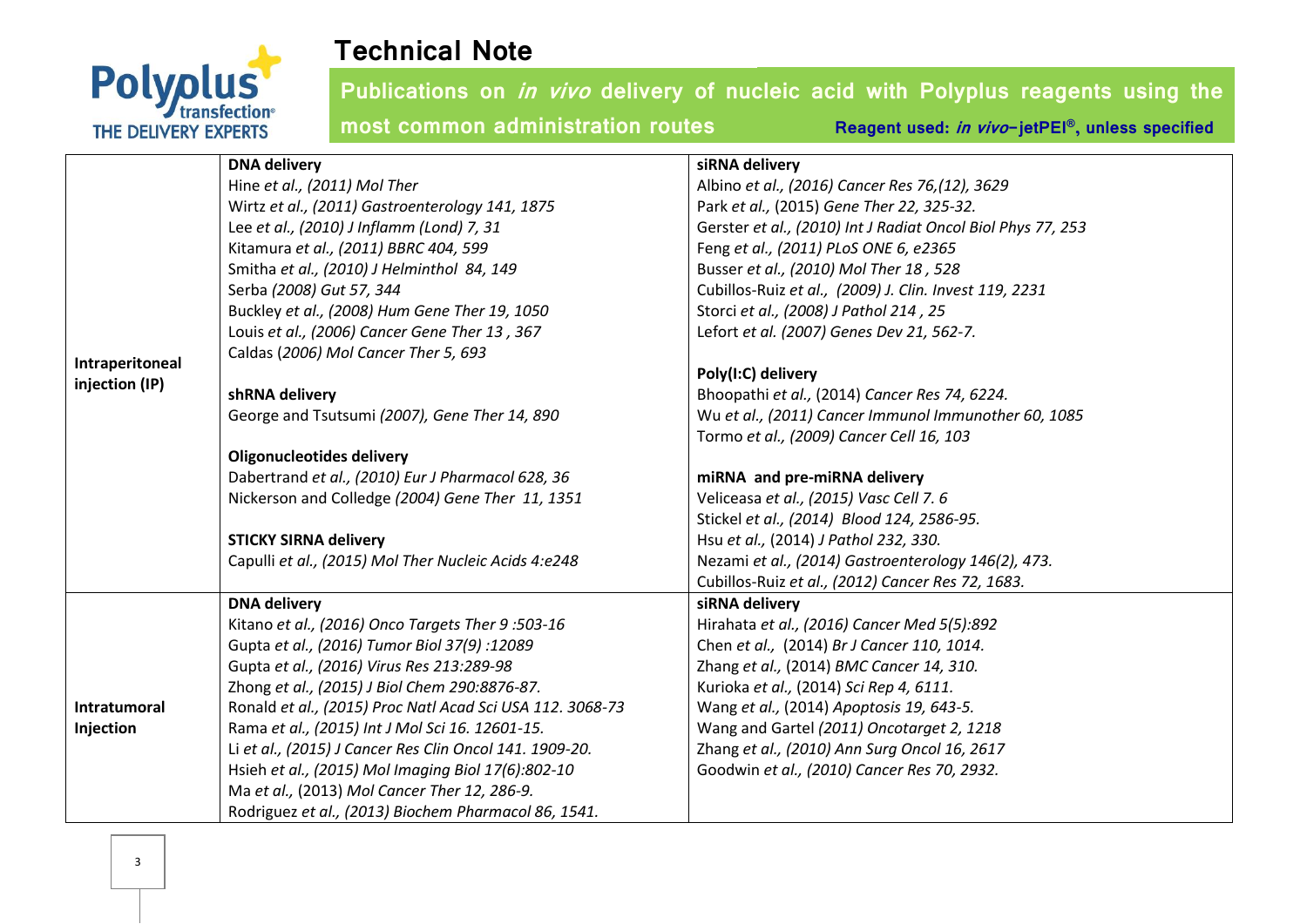

|               | Hine et al., (2011) Mol Ther                                    | miRNA and pre-miRNA delivery                          |
|---------------|-----------------------------------------------------------------|-------------------------------------------------------|
|               | Amit et al., (2011) Int J Clin Exp Med 4, 91                    | An et al., (2016) Biochim Biophys Acta 1862(10), 1926 |
|               | Amit and Hochberg (2010) J Transl Med 8, 134                    | Wang et al., (2015) J Pharmacol Exp Ther 354, 131-41  |
|               | Scaiewicz et al., (2010) J Oncol 2010, 17817                    | Kong et al., (2014) Cancer Res 74, 3764.              |
|               | Kang et al., (2009) BMC Cancer 9, 126                           | Hsu et al., (2014) J Pathol 232, 330.                 |
|               | Stone et al., (2009) PLoS One 4, e7334                          | Song et al., (2014) Clin Cancer Res 20, 878-8         |
|               | Garg et al., (2009) Cancer Gene Therapy 17, 155                 | Gabriely et al., (2011) Cancer Res 71(10), 3563-72    |
|               | Prados et al., (2009) Exp Dermatol 19, 363                      |                                                       |
|               | Kang et al., (2009) BMC Cancer 9, 126                           | DNA and siRNA codelivery                              |
|               | Ortiz et al., (2009) J Mol Med 87, 899                          | Taylor et al., (2012) Mol Ther 20, 1305               |
|               | Jeudy et al., (2008) Cancer Gene Ther 15, 742                   |                                                       |
|               | Chumakova et al., (2008) Cancer Lett 261, 215                   | shRNA delivery                                        |
|               | Hua (2007) Cancer Gene Ther 14, 815                             | Hu et al., (2014) Int J Clin Exp Pathol 7, 2143.      |
|               | Lavergne et al., (2004) J Immunol 173, 3755                     | Zhang et al., (2009) Ann Surg Onc 16, 2617            |
|               | Ohlfest et al., (2004) Mol Ther 10, 260                         | Niola et al., (2006) Cancer Biol Ther 5, 174          |
|               | Lavergne et al., (2003) Cancer Res 63, 7468                     | Hua et al., (2007) Cancer Gene Ther 14, 815           |
|               | Kitano et al., (2012) J Gene Med 14, 642-5.                     |                                                       |
|               |                                                                 | <b>Oligonucleotides delivery</b>                      |
|               | <b>Dbait delivery</b>                                           | Liu et al., (2010) J Exp Clin Cancer Res 29, 63       |
|               | Berthault et al., (2011) Cancer Gene Ther 18, 695               | Canello et al., (2014) PLoS One 9(12) :e113854        |
|               | Quanz et al., (2009) Clin Cancer Res 15, 308                    |                                                       |
|               |                                                                 | Poly(I:C) delivery                                    |
|               | <b>LNA delivery</b>                                             | Duewell et al., (2014) Cell Death Differ 21, 1825.    |
|               | Cogoi et al., (2013) Nucliec Acids res 41(7):4049               | Bhoopathi et al., (2014) Cancer Res 74, 6224.         |
|               | <b>DNA delivery</b>                                             | miRNA delivery                                        |
|               | Bivas-Benita et al., (2013) Mucosal Immunol 6(1), 156 (aerosol) | Chen et al., (2016) J Cell Physiol 231(10) :2236      |
|               | Bivas-Benita et al., (2010) J Virol 84, 5764 (aerosol)          |                                                       |
| Intratracheal | Hu et al., (2010) J Gene Med 12, 276                            |                                                       |
| delivery      | Gregory et al., (2009) Vaccine 27, 5299                         |                                                       |
|               | Tian et al., (2008) J Asthma 45, 715                            |                                                       |
|               | Liu et al., (2006) Faseb J 20, 2384                             |                                                       |
|               | Liu (2006) Am J Respir Crit Care Med 173, 566                   |                                                       |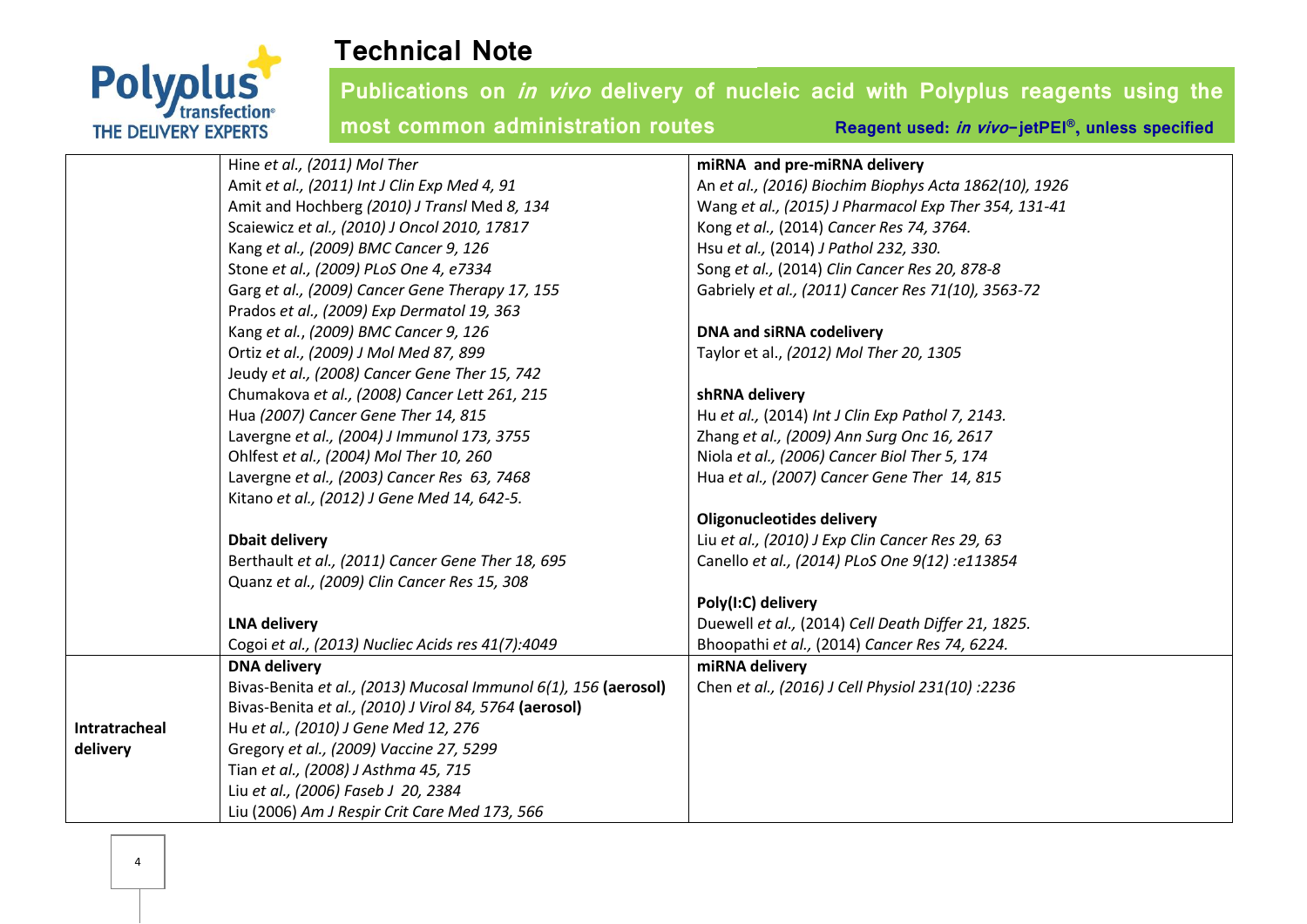

**Publications on in vivo delivery of nucleic acid with Polyplus reagents using the** 

**most common administration routes Reagent used:** *in vivo***-jetPEI<sup>®</sup>, unless specified** 

|                              | <b>DNA delivery</b>                                               | siRNA delivery                                               |
|------------------------------|-------------------------------------------------------------------|--------------------------------------------------------------|
| <b>Intranasal delivery</b>   | Buckley et al., (2008) Hum Gene Ther 19, 1050                     | Long et al., (2015) Respir Res 16. 11.                       |
|                              |                                                                   | Aguilera-Aguirre et al., (2014) J Immunol 193, 4643.         |
|                              |                                                                   | Liu et al., (2014) J Virol 88, 4229.                         |
| Intrabiliary                 | <b>DNA delivery</b>                                               |                                                              |
| injection                    | Li et al., (2014) J Clin Invest 124, 3241.                        |                                                              |
|                              | <b>DNA delivery</b>                                               | 5'PPP-RNA                                                    |
|                              | Yu et al., (2016) Vaccine 34(37):4399                             | Beljanski et al., (2015) J Virol 89, 10612                   |
| Intramuscular                | Tseng et al., (2015) J Vasc Surg                                  |                                                              |
| injection                    | Bivas-Benita et al., (2010) J Virol 84, 5764                      | miRNA delivery                                               |
|                              |                                                                   | Hsu et al., (2016) J Cell Mol Med 21(3):519                  |
|                              |                                                                   | Veliceasa et al., (2015) Vasc Cell 7. 6                      |
|                              | <b>DNA delivery</b>                                               | siRNA delivery                                               |
|                              | Zhang et al., (2014) Free Radic Biol Med 69, 96-10. (SC)          | Acosta et al., (2014) J Neurosci 34, 1494. (intradermal)     |
|                              | Oh et al., (2013) Eur J Nucl Med Mol Imaging 40, 1607 (SC)        | Murase et al., (2009) J Biol Chem 284, 4343 (SE)             |
| <b>Sub-cutaneous (SC)</b>    | Cid-Arregui et al., (2003) J Virol 77, 4928 (SC)                  |                                                              |
| and subepidermal             |                                                                   | <b>Oligonucleotide delivery</b>                              |
| (SE)                         |                                                                   | Matsumoto et al., (2015) Nature Commun 6, 6280 (peritumoral) |
|                              |                                                                   | miRNA delivery                                               |
|                              |                                                                   | Giroud et al., (2016) Sci Rep 6:28613                        |
|                              | <b>siRNA</b>                                                      | Poly(I:C) delivery                                           |
| Intra-articular<br>injection | Kramer et al., (2010). Arthritis Rheum 62, 3109.                  | Magnusson et al., (2006) Arthritis Rheum 54, 148             |
|                              |                                                                   | Zare et al., (2006) J Leukoc Biol 79, 482                    |
| <b>Topical application</b>   | Topical DNA delivery to the skin                                  | Topical siRNA delivery to blood vessels                      |
|                              | Cabrera et al., (2015), PLoS Pathog 11(1):e1004571                | Kudo et al., (2007) Arterioscler Thromb Vasc Biol 27, 1562   |
|                              | Lorincz et al., (2011) Nanomedicine* using vivo-jetPEI®-Man       |                                                              |
|                              | Angelos et al., (2011). Arch Facial Plast Surg 13, 185            |                                                              |
|                              | McKnight et al., (2008), Ortolaryn Head Neck Surg 139, 2459       |                                                              |
|                              | Lisziewicz et al., (2005) J Invest Dermatol. 124, 160 using vivo- |                                                              |
|                              | jetPEI®-Man                                                       |                                                              |
|                              | Lisziewicz et al., (2005) Aids 19, 35 using vivo-jetPEI®-Man      |                                                              |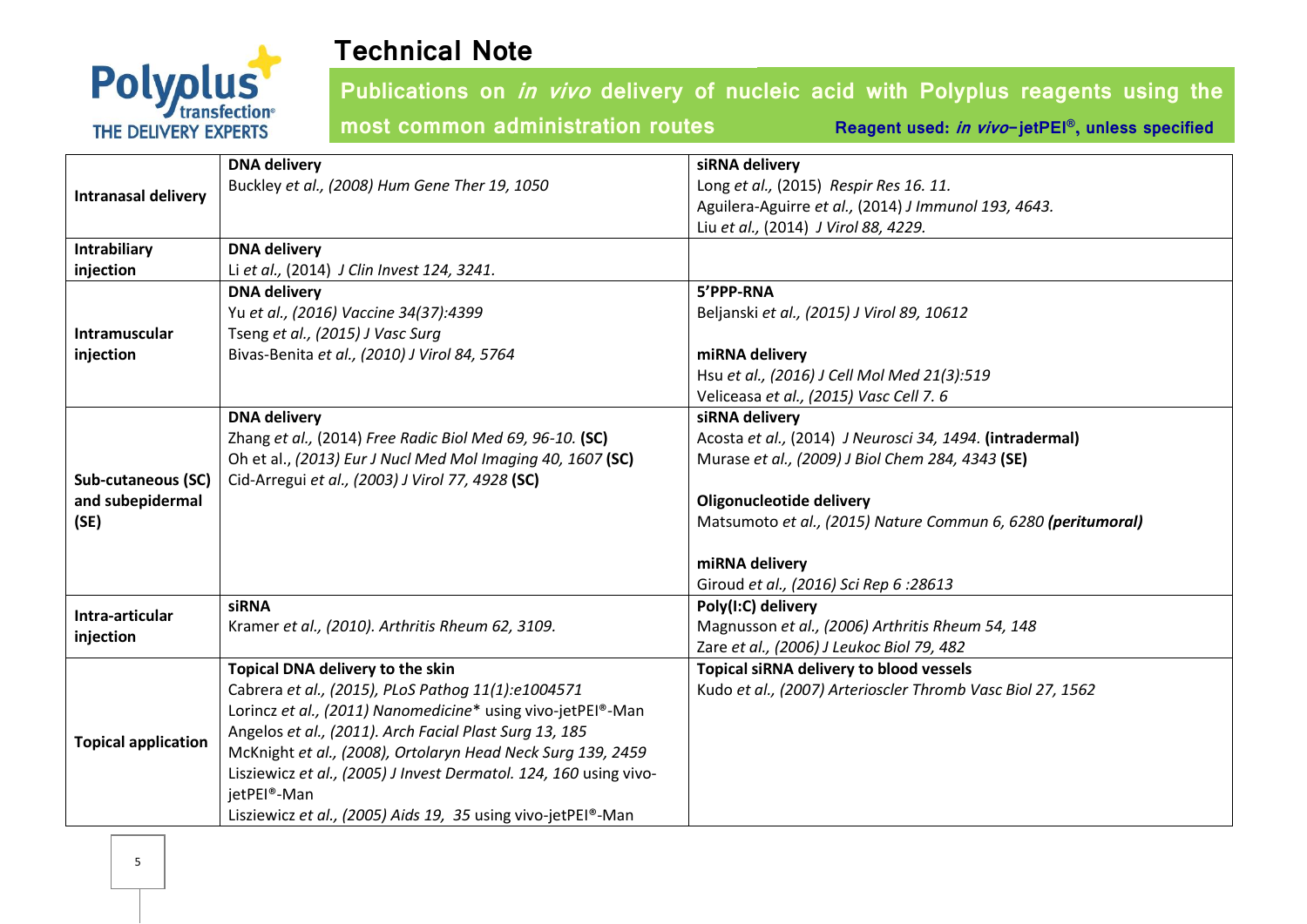

|                      | Lisziewicz et al., (2006) Curr Drug Delivery 3, 83 using vivo-<br>jetPEI®-Man |                                                                            |
|----------------------|-------------------------------------------------------------------------------|----------------------------------------------------------------------------|
|                      | <b>DNA delivery</b>                                                           | siRNA delivery                                                             |
|                      | Zhu et al., (2012). Biochim Biophys Acta 1822, 936-4                          | Li et al., (2012) Ren Fail 34(10), 1288 (injection into renal capsule)     |
|                      | (Intramedullar)                                                               |                                                                            |
|                      | Wang et al., (2010) Hypertension 55, 1129-1136 (Intramedullar)                |                                                                            |
| <b>Intramedullar</b> | shRNA delivery                                                                |                                                                            |
| injection            | West et al., (2014) Exp Physiol 99, 816-2. (injection into renal              |                                                                            |
|                      | artery)                                                                       |                                                                            |
|                      | Wang et al., (2014) Am J Physiol Renal Physiol 306, F1236.                    |                                                                            |
|                      | (injection into kidney)                                                       |                                                                            |
|                      | Zhu et al., (2014) Am J Hypertens 27, 107-1. (Infusion into the               |                                                                            |
|                      | renal medulla)                                                                |                                                                            |
|                      | mRNA delivery<br>Huang et al., (2015) Mol Pharm 12(3):991-6                   | siRNA delivery<br>Pei et al., (2016) Free Radic Biol Med 97:408-17         |
|                      |                                                                               | Pei et al., (2015) Free Radic Biol Med 82, 114-21                          |
| Intracardiac         |                                                                               | Cilenti et al., (2011) J Mol Cell Cardiol 50, 652                          |
| injection            |                                                                               |                                                                            |
|                      |                                                                               | miRNA delivery                                                             |
|                      |                                                                               | Du et al., (2016) Free Radic Biol Med 96 :406-17                           |
|                      |                                                                               | Veliceasa et al., (2015) Vasc Cell 7. 6                                    |
|                      | shRNA delivery                                                                | siRNA delivery                                                             |
|                      | Cheng et al., (2015) Pain 156(11):2295-309                                    | Xie et al., (2015) Neuroscience 291. 317-30                                |
|                      |                                                                               | Barbosa et al., (2015) Mol Pain 11:60                                      |
|                      |                                                                               | Jin et al., (2014) J Neurosci Res 92, 1690.                                |
| Intrathecal          |                                                                               | Kiguchi et al., (2010). Pain 149, 305 (perineural injection)               |
| injection            |                                                                               | Patte-Mensah et al., (2010) Pain 150, 522 (paravertebral injection)        |
|                      |                                                                               | Liu et al., (2010) Brain Res 1346, 213<br>Lan et al., (2010) Mol Pain 6, 2 |
|                      |                                                                               | Tulleuda et al., (2011) Mol Pain 7, 30                                     |
|                      |                                                                               | Xie et al., (2012) Neurosci Lett 515, 61-5                                 |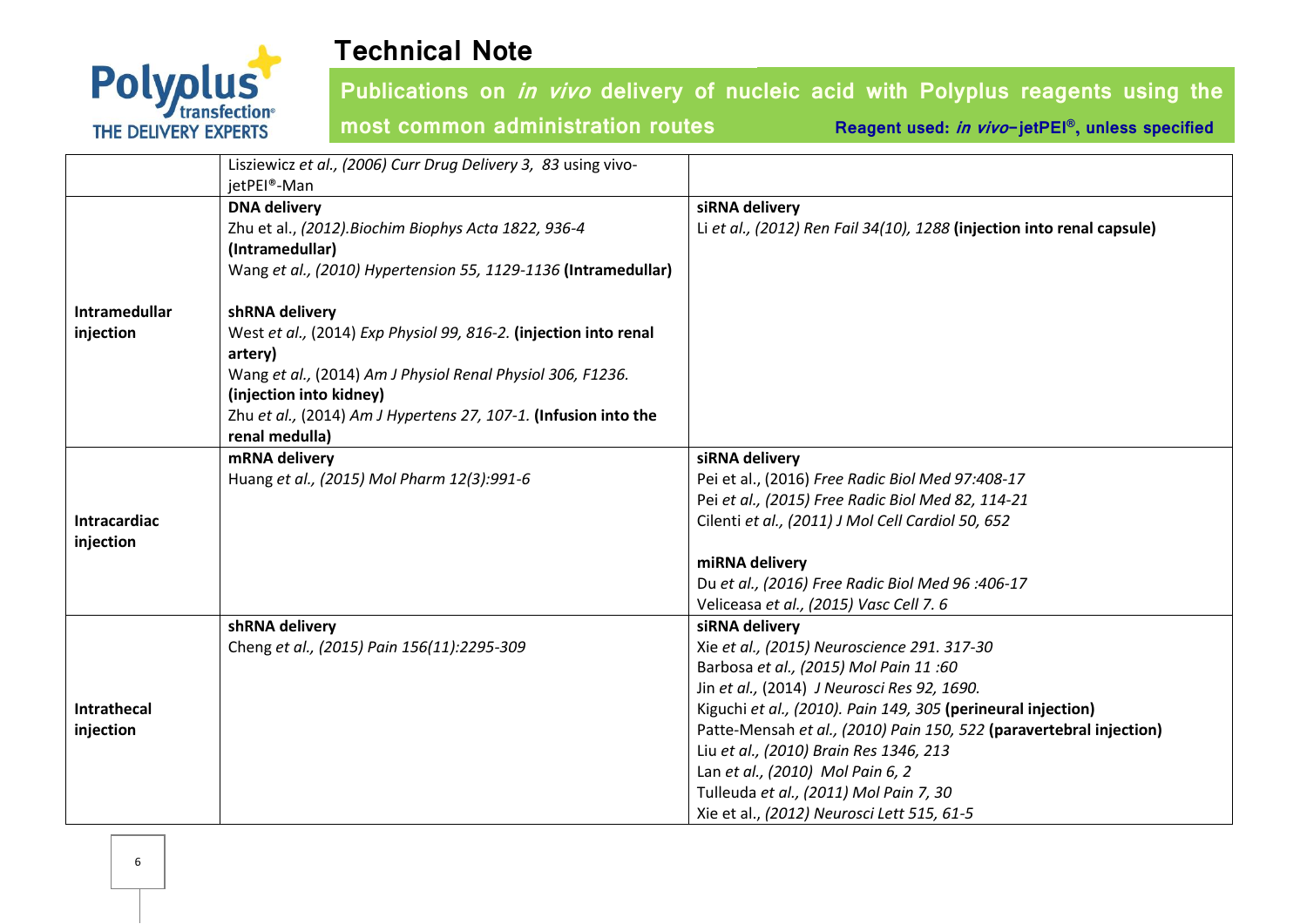

|                        |                                                                 | Kramer et al., (2013). Neuroscience 245, 1-11 (into Trigeminal Ganglia)   |
|------------------------|-----------------------------------------------------------------|---------------------------------------------------------------------------|
|                        |                                                                 | Xie et al., (2013). Pain 154, 1170. (injection into Dorsal Root Ganglion) |
|                        | <b>DNA delivery</b>                                             | siRNA delivery                                                            |
|                        | Ran et al., (2015) Neural Regen Res 10. 1258-64.                | Karatas et al., (2013) Science 339, 1092 Using jetSI® 10 mM               |
|                        | Soroceanu et al., (2015) Cancer Res 75, 3065-76.                | Smith et al., (2012) J Neurosci Methods 203, 398 Using jetSI® 10 mM       |
|                        | Zuckermann et al., (2015) Nature Commun 6, 7391.                | Chauvier et al., (2011) Cell Death Dis 2, e203 Using jetSI® 10 mM         |
|                        | Kosaka et al., (2014) Cancer Immunol Immunother 63, 847-5.      | Carlsson et al., (2011) Ann Neurol 70, 781 Using jetSI® 10 mM             |
|                        | Oh et al., (2013) Eur J Nucl Med Mol Imaging 40, 1607           | Tai et al., (2011) Embo J 30, 205 Using jetSI® 10 mM                      |
|                        | Lopez-Juarez et al., (2012) Cell Stem Cell 10, 531-4            | Badaut et al., (2011) J Cereb Blood Flow Metab 31, 819 Using INTERFERin®  |
| Intracerebral          | Schaffer et al., (2010) Brain Res 1362, 32                      | Batassa et al., (2010) Neurosci Lett 471, 188 Using in vivo-jetPEI®       |
|                        | Uchida et al., (2010) J Neurosci 30, 15007                      | Cakir et al., (2009) PLoS One 4, e8322 Using jetSI® 10 mM                 |
|                        | Wiesner et al., (2009) Cancer Res 69, 431                       | Dominska et al., (20101) J Cell Sci 123, 1183 Using jetSI® 10 mM          |
|                        | Jouvert et al., (2004) J Neurosci. 24, 10716                    | Cheret et al., (2008) J Neurosci 28, 12039 Using jetSI® 10 mM             |
| injection              | Wu et al., (2004) Brain Res. 1008, 284                          | Froidevaux et al., (2006) EMBO Rep. 7, 1035 Using jetSI® 10 mM            |
|                        |                                                                 | Guissouma et al., (2006) Neurosci Lett, 406, 240 Using jetSI® 10 mM       |
|                        | shRNA delivery                                                  | Kumar et al., (2006) PLoS Med 3, e96 0505 Using jetSI™ 10 mM              |
|                        | Cruz et al., (2015) J Neurosci 35(36): 12394-403                | Hassani et al., (2005). J Gene Med 7, 198 Using jetSI™ 10 mM              |
|                        | Sedbazar et al., (2013) Biochem Biophys Res Commun 434, 434     | Bender et al., (2013). Neurobiol Dis 54, 297 Using jetSI™ 10 mM           |
|                        | Karatas et al., (2013) Science 339, 1092                        | Li et al., (2012). Addict Biol 17, 392-4. Using jetSI <sup>™</sup> 10 mM  |
|                        | Hassani et al., (2007) Nucl Acid Res 35, e65                    | Zhang et al., (2011). Am J Phys Heart Circ Phys 302. Using jetSI™ 10mM    |
|                        |                                                                 | Griggs et al., (2013). J Neurosci 33, 1734. Using jetSI™ 10mM             |
|                        | <b>Oligonucleotides delivery</b>                                |                                                                           |
|                        | Teplyuk et al., (2016) EMBO Mol Med 8(3) :268                   | miRNA delivery                                                            |
|                        | De Rivero Vaccari et al., (2015), J Neurochem                   | Smith et al., (2015), Hum Mol Genet 24, 6721-35 (intraventricular)        |
|                        | Zhang et al., (2009), J Neurosci 29, 13823                      |                                                                           |
| <b>Local injection</b> | <b>DNA delivery</b>                                             | siRNA delivery                                                            |
|                        | Yamada et al., (2015) Hepatology 61.1627-42 (injection into     | Li et al., (2016) Endocrinology 157(7):2894 (injection into testis)       |
|                        | gallbladder)                                                    | Gao et al., (2016) Sci Rep 6 :28589 (injection into testis)               |
|                        | Buscail et al., (2015) Mol Ther 23. 779-89 (injection into      | Chen et al., (2016) Endocrinology 157(5):2140-59 (injection into testis)  |
|                        | pancreas)                                                       | Zheng et al., (2015) Bone 83. 190-196. (medullar injection into bone)     |
|                        | Xia et al., (2013) J Pediatr Surg 48, 2140 (microinjection into | Ma et al., (2015) Sci Rep 5. 8894. (injection into testis)                |
|                        | seminiferous tubules)                                           | Arnandis et al., (2014) Biochem J 459, 355-6. (injection into inguinal    |